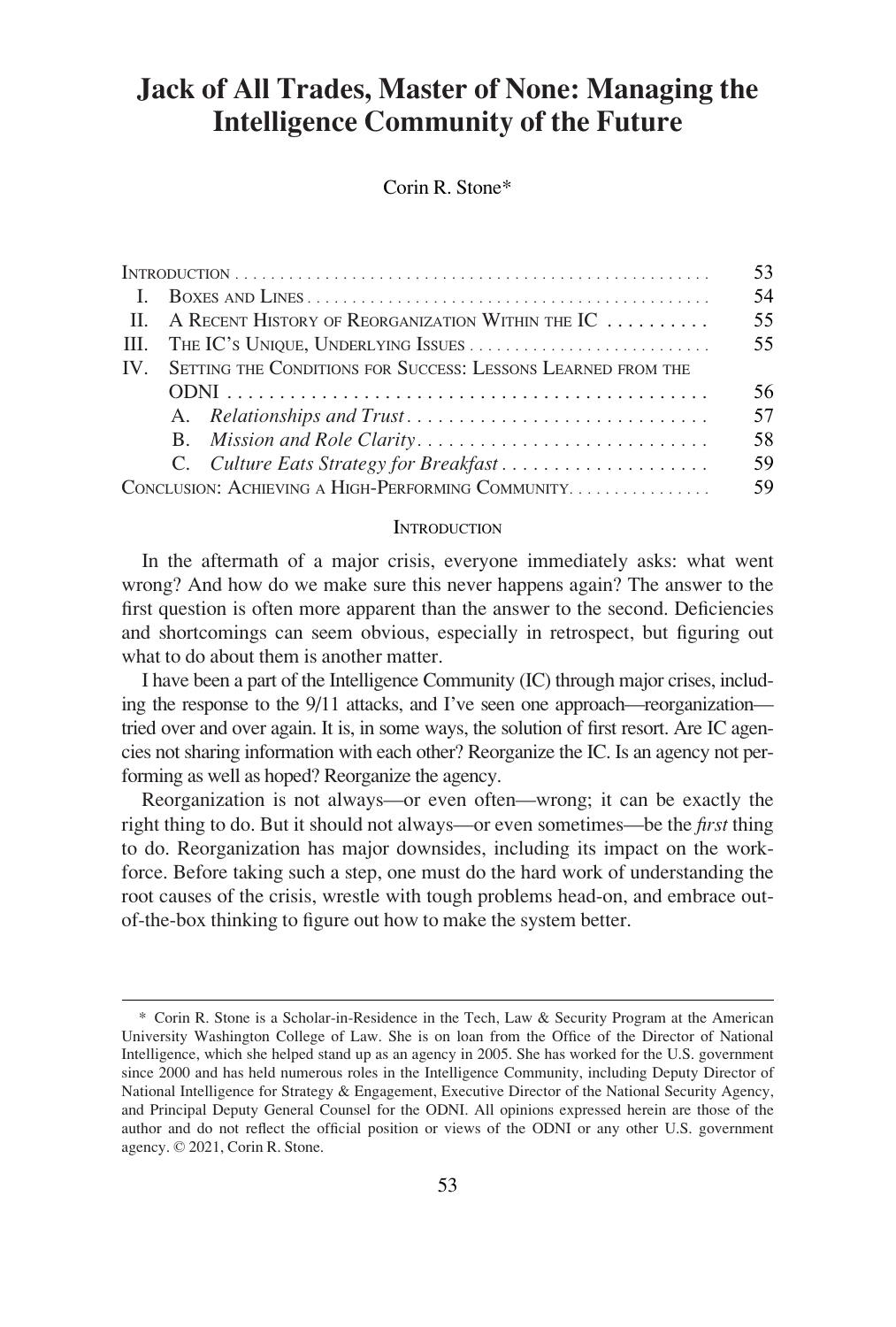<span id="page-1-0"></span>This is true for most organizations, but especially so for the IC, which is a unique construct in the U.S. government. The leader of the IC, the Director of National Intelligence (DNI), has significant limitations that must be fully understood and appreciated when considering how to manage the IC effectively. Before getting into specific issues related to the role of the DNI, however, it is important to understand a bit more detail about reorganizations and the IC.

#### I. BOXES AND LINES

Reorganizations have been used repeatedly to address structural and other issues plaguing underperforming organizations or those that failed at a critical moment. There is an entire industry devoted to organizational design and aligning organizations for best effect, centered around the notion that structure is core to the performance of an organization. Reorganizations can be valuable in many ways: they shake everyone out of complacency, help eliminate stovepipes and disconnects, and force new ways of doing business that can lead to important breakthroughs.

At the same time, the negative impact of reorganizations is also wellunderstood.1 Significant structural changes cause substantial workforce strife: they are stressful, can break important connections, and drastically slow operations for up to several years. Many reorganizations seek to align like functions, which often requires pulling folks from across several organizations into a new office or center. Unfortunately, this can leave holes in those original organizations that are often filled with new experts, resulting in rivalries and unwillingness to collaborate. While it is logical to believe that proximity encourages collaboration, I have seen people collaborating beautifully from all around the world, juxtaposed with people in one small room not talking to each other at all. Thus proximity is no guarantee.

Creating new structures is a crutch we tend to fall back on when more effective, and less visible, solutions are elusive and hard to tackle. However, there is no perfect structure; every organizational construct has seams and gaps that must be mitigated. The questions are: which seams and gaps are most easily mitigated? And where can an organization withstand potential disconnects? If the seams and gaps are too great, a reorganization may be the best option, despite the downsides. However, if issues can be sufficiently mitigated in other ways, that is likely the better course. Structure is only one aspect of how organizations perform; networks, connections, and relationships across an organization are equally important and also must be supported by good policy, governance, and culture. Leaders must set clear performance expectations, focus on outcomes, and inspire the workforce to achieve them.

Ron Ashkenas, *Reorganizing? Think Again*, HARV. BUS. REV. (Oct. 25, 2011), [https://perma.cc/](https://perma.cc/2F3E-XL8U)  1. [2F3E-XL8U.](https://perma.cc/2F3E-XL8U)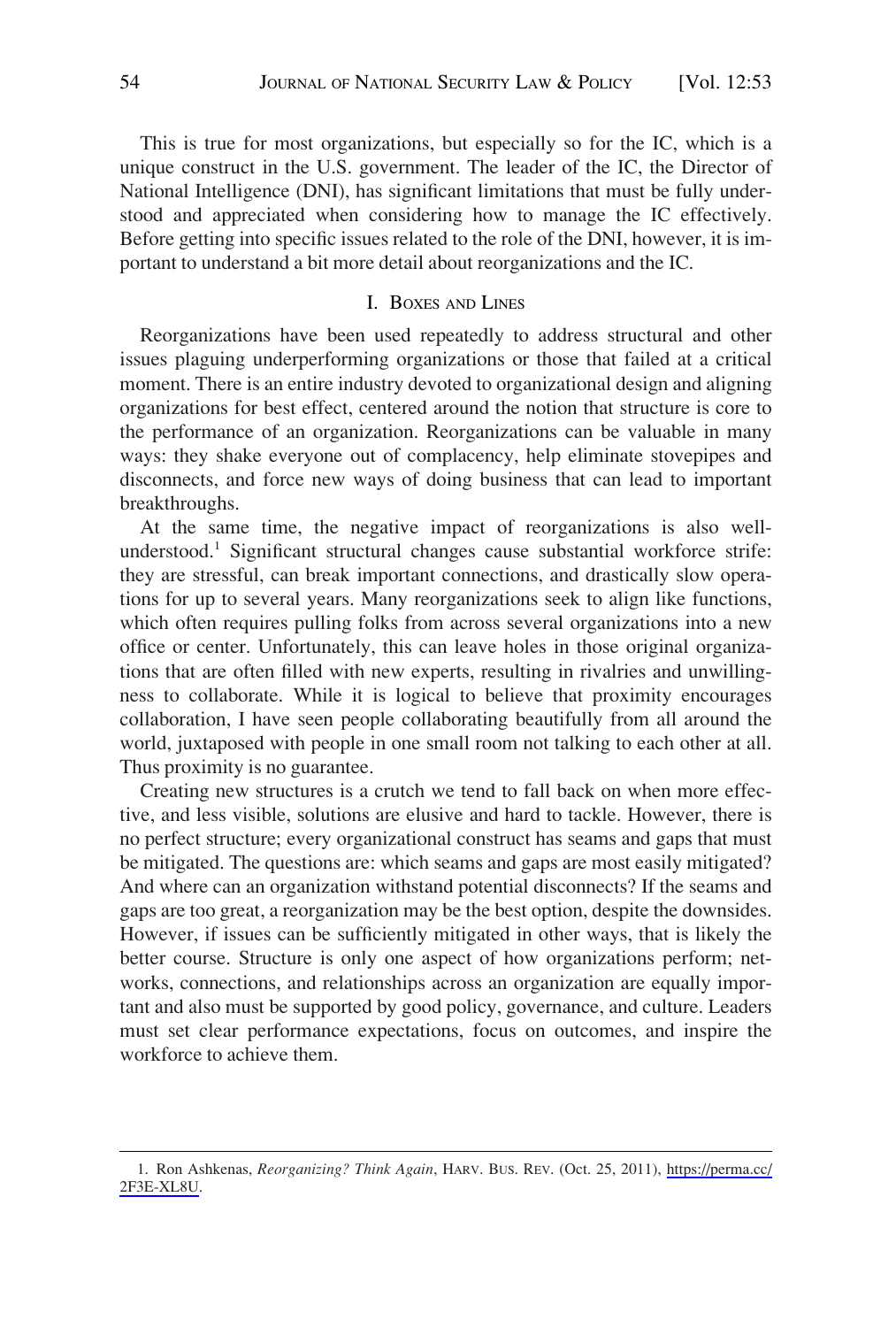#### II. A RECENT HISTORY OF REORGANIZATION WITHIN THE IC

<span id="page-2-0"></span>The world of national security has undergone significant changes since 9/11. We witnessed the creation of the Department of Homeland Security (DHS), the Office of the Director of National Intelligence (ODNI), and the National Counterterrorism Center (NCTC), along with the inclusion in the IC of the Federal Bureau of Investigation (FBI) and the Drug Enforcement Administration (DEA). The IC's mission pivoted significantly toward counterterrorism, while the "wall" between domestic and foreign intelligence softened.<sup>2</sup> Innumerable other changes have occurred over the course of the last two decades in an effort to ensure that the United States never again has another 9/11 on its shores.

Much of this is understandable, as the 9/11 attacks revealed significant changes in the challenges facing the nation. We went from a Cold War posture focused primarily on sophisticated nation-state adversaries to confronting extremely diverse nation-state and non-nation-state threats that are more aggressive and more likely to result in miscalculation. Globalization continues to expand the scope of issues within the IC's purview, and the digitally interconnected nature of our world is making borders less relevant. Near-ubiquitous access to technology means that the IC must work harder to have a technical advantage over our adversaries, and an abundance of data is increasing the difficulty of determining what information really matters, particularly given the rise of mis- and disinformation.

Nevertheless, in the two decades since 9/11, the IC has successfully warned of and helped thwart many would-be terrorist attacks, and anticipated and informed policymakers of a broad spectrum of national security threats. Some might attribute this to the regular reorganization of the IC, which is true to an extent. The creation of the DNI brought the smaller IC elements more prominently into the fold and elevated cross-community needs. The inclusion of the FBI and DHS in the IC also helped better bridge the gap between foreign and domestic intelligence. On the other hand, several IC agencies and offices (called "elements") have recently undergone significant internal restructurings, with both positive and negative effects, to include new seams, new confusion, and major workforce disruption.

The challenges facing the IC will continue to grow in complexity and scope, and the instinct will be to reorganize in response to new problems. It is more productive, however, to delve into the core issues and develop mitigations that do not involve structural changes.

#### III. THE IC'S UNIQUE, UNDERLYING ISSUES

The IC is made up of 18 different elements that are expert in their craft and produce eye-watering insights. However, unlike other Cabinet-level officials in the U.S. government, the DNI does not have independent authority, direction, or control over most of those elements. Instead, each IC element directly reports to another Cabinet-level official—the Secretaries of Defense, State, Energy,

<sup>2.</sup> Mike McConnell, *Overhauling Intelligence*, FOREIGN AFFAIRS, Jul. – Aug. 2007, at 49, 52.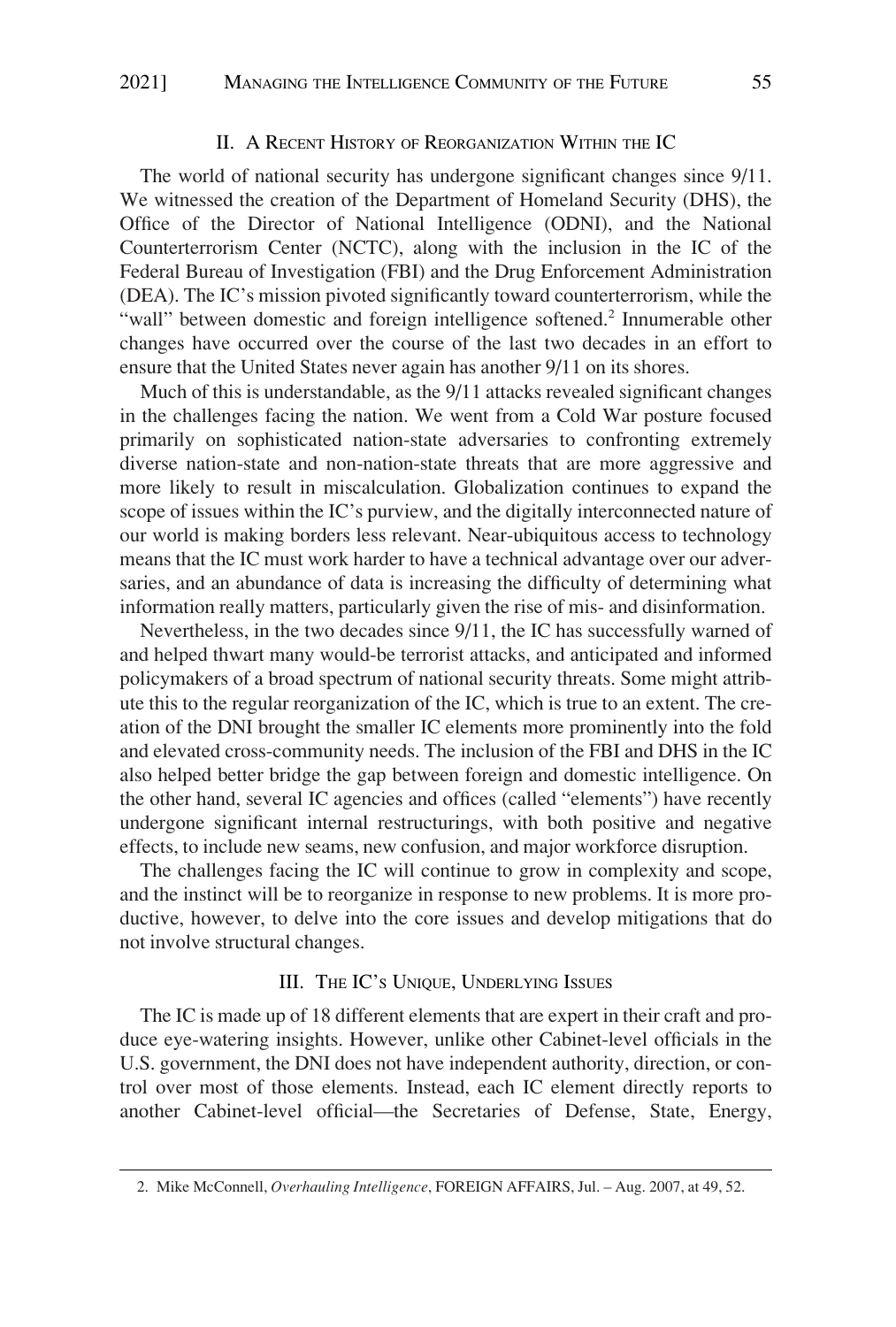<span id="page-3-0"></span>Treasury, Homeland Security, or the Attorney General (AG)—with the exception of the CIA which, in addition to the DNI, has some direct reporting lines to the President. Moreover, the DNI's authority was publicly weakened from the start; the DNI's authorizing legislation, the Intelligence Reform & Terrorism Prevention Act of 2004 (IRTPA), states clearly that the DNI must exercise his or her authorities in a way that "respects and does not abrogate the statutory responsibilities of the heads of the departments of the United States Government."3

This means the DNI cannot take any action across the IC without the permission of another department head if that department head has similar authority over an IC element. Take, for example, personnel authorities. Half of the IC's officers are also in the Department of Defense, and the Secretary of Defense has extensive personnel rules and regulations that cover those IC officers. In order for the DNI to take any action relating to IC personnel, the DNI must get the consent of the Secretary of Defense (and the other Secretaries who oversee IC officers). Indeed, it is hard to think of any action the DNI might take that does not require the consent of at least one Secretary, unless it is related to the ODNI alone.

## IV. SETTING THE CONDITIONS FOR SUCCESS: LESSONS LEARNED FROM THE ODNI

In the early days of the ODNI, IC officers rarely worked together across organizational lines and there was more than healthy competition amongst the elements. Each agency was seeing primarily their own part of the picture through primarily their own lens. It was a community in name only.

The ODNI was created to address this issue, to ensure that IC elements operated as partners, collaborating and sharing information, so that the whole was more than the sum of its parts. Our first job was to figure out how to inspire collaboration, trust, and partnership. We could not reorganize the community or add new members—the ODNI was that new member and the product of a reorganization—so we had to consider less obvious methods. Moreover, we had to acknowledge the limitations on the DNI's authorities.

The ODNI has attempted many approaches to managing the Community. In the early days, the ODNI tried using a hammer, telling IC elements to do something "because the DNI said so." But as every parent knows, this only works if you have the authority to back it up, and the DNI did not. The ODNI also tried saying "pretty please," hoping to catch more flies with honey, but asking the elements to take action for community benefit, based only on good will, was not a successful approach.

In the end, several DNIs used a combination of tactics with relative success: leveraging relationships, moral authority, budgetary authority (the DNI's strongest lever), and crisis-related urgency to move the Community toward common solutions for common problems. This trial and error led to several important lessons and best practices.

<sup>3. 50</sup> U.S.C. § 3023 note (Presidential Guidelines on Implementation and Preservation of Authorities) (2018).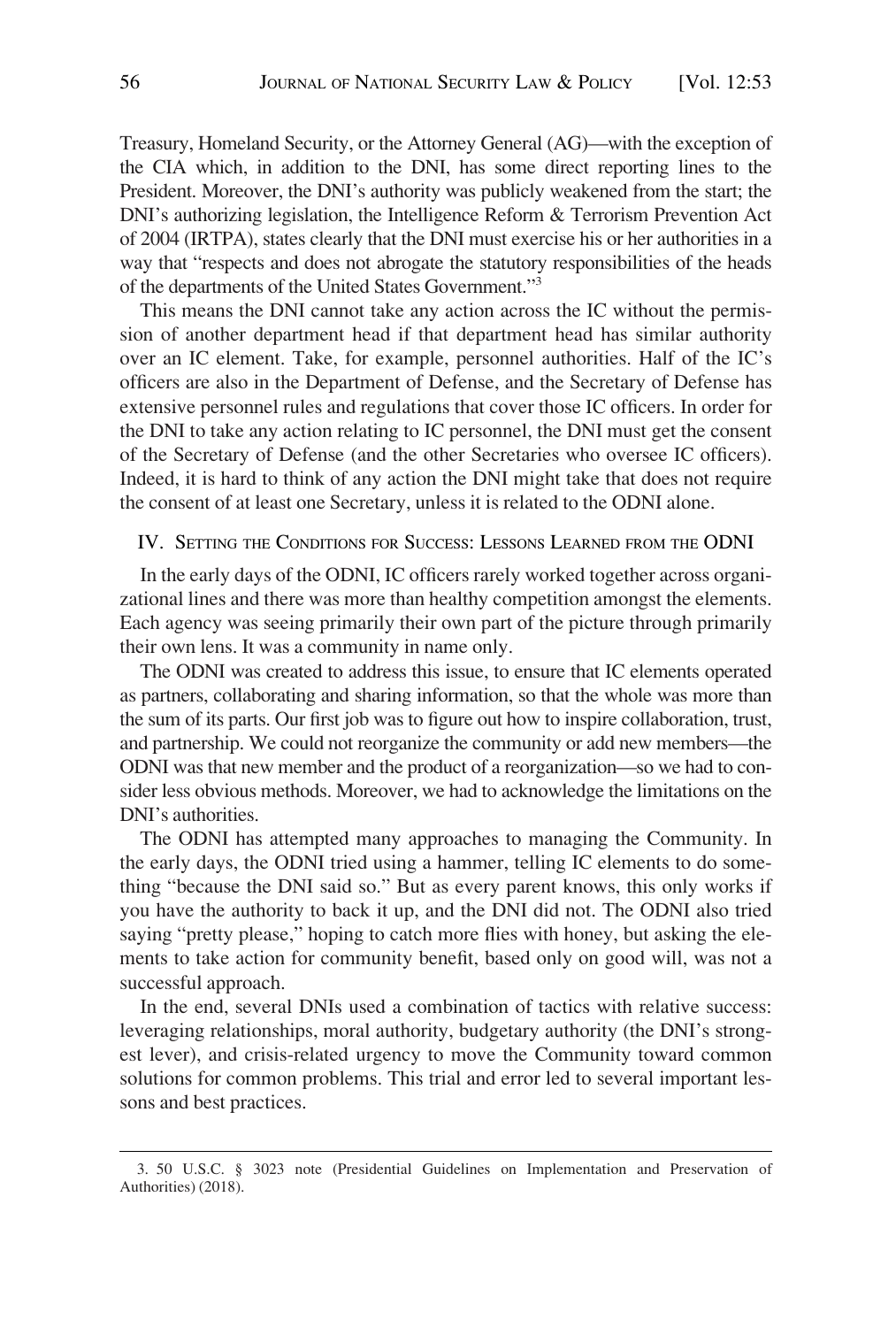## *A. Relationships and Trust*

<span id="page-4-0"></span>The DNI's position, by virtue of not having direct line authority over the IC elements, is one that requires appealing to people's sense of mission and morals, convincing folks that they are better off when the entire Community is better off and that working together produces greater success than working alone. This cannot be accomplished without personal engagement, consensus-building, and compromise, all of which require strong relationships and a high degree of trust. As a result, the specific individuals chosen to lead the IC, from the DNI to the agency directors, Secretaries, and the AG, greatly impact the success of the DNI and the IC.

The DNI must build a strong relationship with the Director of the CIA, who leads an independent agency and has a direct line to the President. The DNI must also have strong relationships with the Secretaries of Defense, State, Energy, Treasury, Homeland Security, and the AG, because if an IC element disagrees with DNI direction, it may ultimately be resolved at that level. The DNI's relationship with the President also is critical; if the DNI does not have the President's personal support, the DNI's authority over the IC is significantly weakened, resulting in a potentially catastrophic impact to the DNI.<sup>4</sup> This was a tough lesson to learn, but one that is now crystal clear.

Relationships and trust also are important at lower levels. The ODNI team will make very little progress if they do not have good relationships with and build trust among IC working-level officers. ODNI officers must work collaboratively across the Community, provide transparency and insights about the ODNI's goals and activities, and make good faith efforts to incorporate feedback from the IC. ODNI officers must accept that their strength comes not from statutory authorities, but from moral authority, fairness, objectivity, and the ability to add value. ODNI officers must always act consistently with that understanding; one officer's misstep undermines every other officer's work.

This kind of engagement has proven vital to the successful promulgation of Intelligence Community Directives (ICDs). ICDs, upon signature of the DNI, are binding policy on the IC elements, which means all of the elements—and their parent departments—must agree to it in advance. Whereas this can be relatively easy for non-controversial subjects, like the need to promote diversity and inclusion in the workplace, it can be quite arduous when it comes to more contentious issues, such as ICD 501.

ICD 501 focuses on information sharing across the Community and was a signature policy of the ODNI after 9/11, when everyone was intensely focused on the IC's ability (or lack thereof) to "connect the dots."5 ICD 501 had to emphasize both the need to ensure secrets would be shared only with those who had a "need

Marc Ambinder, *The Admiral's Listless Ship: The Demise of Dennis Blair*, ATLANTIC (May 21, 4. 2010), [https://perma.cc/2R5Z-LFAF.](https://perma.cc/2R5Z-LFAF)

<sup>5.</sup> NAT'L COMM'N ON TERRORIST ATTACKS UPON THE UNITED STATES, THE 9/11 COMMISSION REPORT, 416–19 (2004), <https://perma.cc/2WJB-TWS6>.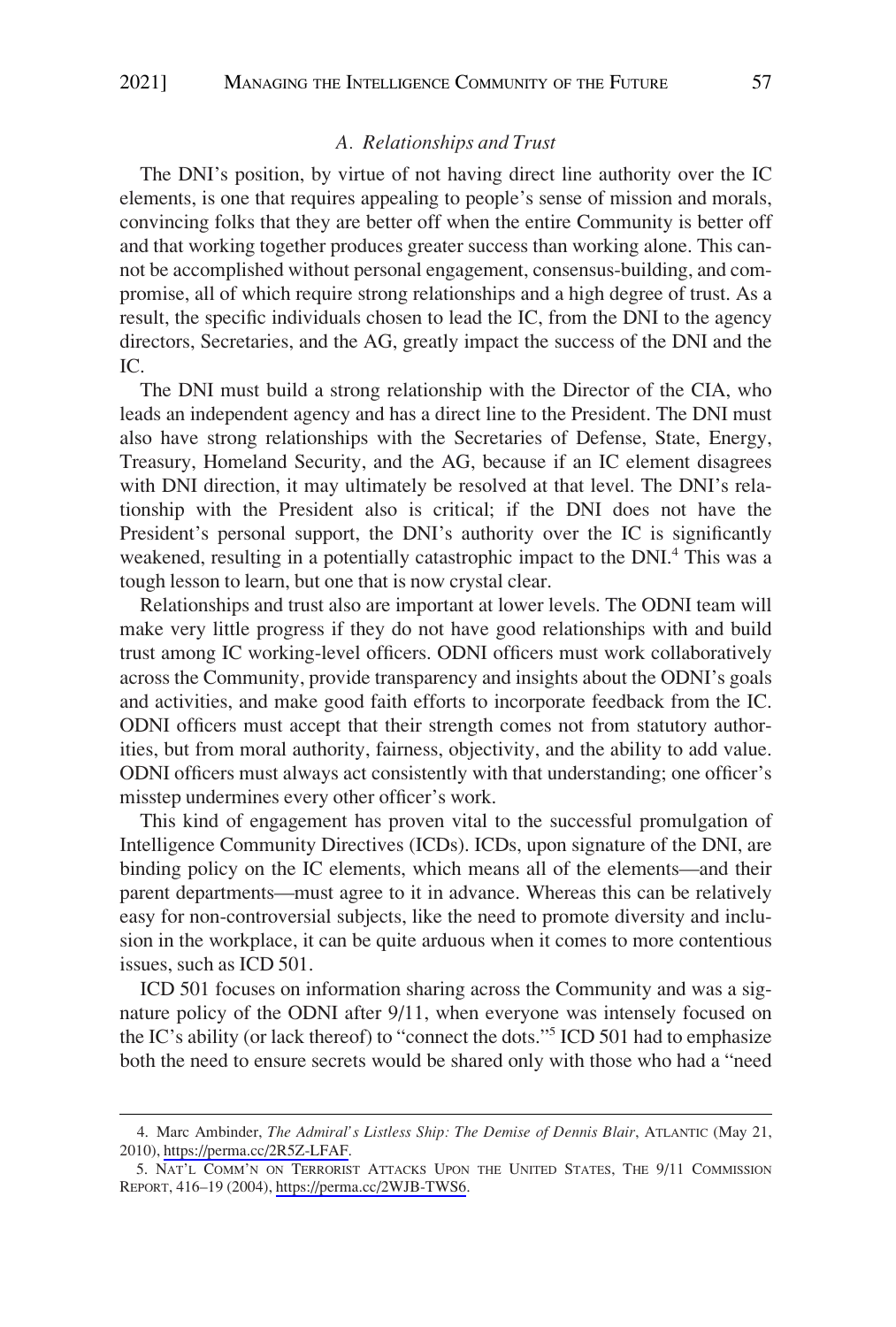<span id="page-5-0"></span>to know" and also the responsibility to provide information to those who in fact did need to know.6 This was a difficult line to walk—emphasizing both protecting and sharing—and every IC element had a different view of how the policy should look. Working this issue transparently across the Community, recognizing and appreciating different equities, and allowing differences when necessary and appropriate, were key to building the trust needed to successfully complete this policy.

## *B. Mission and Role Clarity*

The 18 IC elements have similar and overlapping, but not identical, missions and roles. This is enormously beneficial when each IC element leverages its unique authorities and talents to produce the best results on behalf of the whole community. It also can cause confusion in terms of how each operates without inadvertently tripping over another and, without understanding the lanes in the road, there is a tendency to compete rather than to partner. No amount of reorganization will solve that; instead, roles and responsibilities must be clear, and each IC element must understand how their work fits together to encourage healthy partnerships. This is not as simple as it sounds.

For example, many IC organizations do counterterrorism work. NCTC was created to help bring that work together, by coordinating and integrating cross-IC analysis to give policymakers a more holistic picture of the terrorism threat. NCTC does that, but continued ambiguity in roles and responsibilities across the CT community at times results in confusion, tension, and unhealthy competition where there should be teamwork. The creation of NCTC neither fully created nor fully resolved that problem.

Ambiguity in the role of the ODNI has also caused tension and difficulty. Four different DNIs in the first five years of the ODNI's existence led to numerous changes in vision and priorities, as well as confusion about the ODNI's roles and responsibilities. The IRTPA was not clear enough to settle the question, and there were significant growing pains until DNI James Clapper landed on "intelligence integration" as the ODNI's primary responsibility, conveying clearly that the ODNI is a supporting organization that enables IC elements by helping to integrate their work. DNI Clapper's clarity and consistency on that point helped stabilize the ODNI's leadership of the IC, allowing the ODNI to make progress on more substantive issues.

There will always be gray areas that must be navigated carefully, given that national security functions and missions do not fit neatly into boxes, but navigating the seams and ambiguity is what strong leaders must do, based on relationships and trust.

<sup>6.</sup> OFF. OF THE DIR. OF NAT'L INTEL., INTELLIGENCE COMMUNITY DIRECTIVE NO. 501: DISCOVERY AND DISSEMINATION OR RETRIEVAL OF INFORMATION WITHIN THE INTELLIGENCE COMMUNITY (2009). Exec. Order No. 13,526, 32 C.F.R § 2001 (Dec. 29, 2009) (setting out classification standards for national security information and creating the "need to know" principle).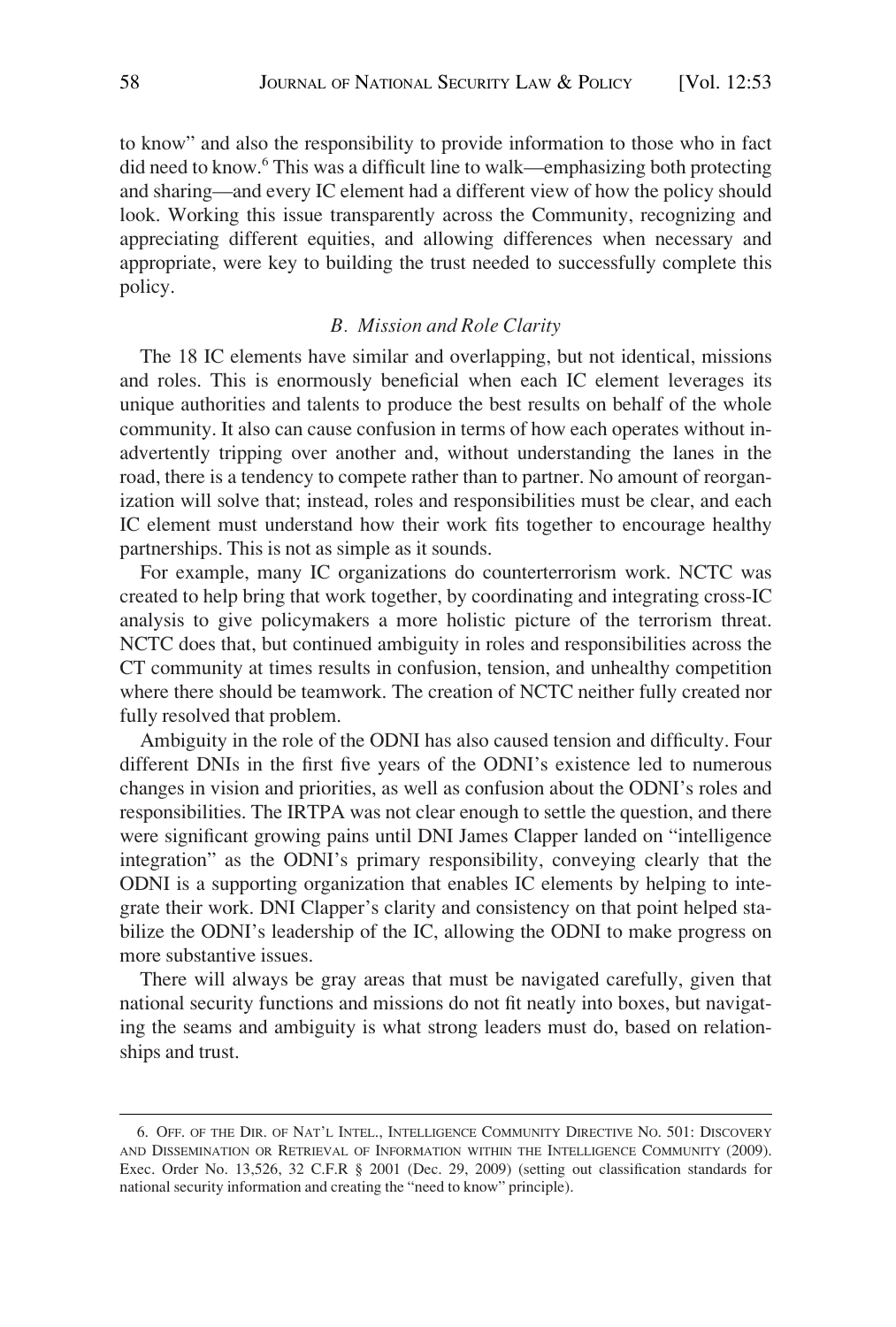## *C. Culture Eats Strategy for Breakfast<sup>7</sup>*

<span id="page-6-0"></span>No matter how strong and convincing your strategy is, the human component will determine the success of your organization. There are a variety of ways to influence workforce culture, including creating a common vision and shared experiences, aligning incentives, and celebrating small wins. However, it is a slow process that takes focused attention.

In the case of the IC, each IC element has a professional but individually distinct culture that creates a sense of pride in the organization's identity, its work, and its mission, all crucial to high-performing organizations. These distinct agency cultures are valuable and must be maintained. At the same time, no single agency has the capacity or expertise to produce Community outcomes on its own. To operate as a community, the IC also needs an overarching common culture. Because the IC is not a department with its own natural identity, this goal has proven elusive. Nevertheless, the ODNI has taken important steps to get there.

In its first few years, the ODNI created the "Joint Duty" program, which requires IC officers to do a year-long tour at another IC element before they can be promoted to senior executive ranks, as well as IC-wide training to help ensure a better understanding of the entire community. The ODNI also created IC-wide awards to publicly celebrate community teamwork and collaboration. These programs have helped IC officers personally connect with the mission and people of other IC elements, experience the value they contribute, and bring that experience back to their home organization to share with others.

There is more work to be done, but these programs have led to a more collaborative, open, and engaged IC mindset in those officers who participate. Nevertheless, these programs get less attention than substantive intelligence work and have become lower priority in recent years. These programs must be reinvigorated in order to continue to build a community culture.

#### CONCLUSION: ACHIEVING A HIGH-PERFORMING COMMUNITY

The IC will not be perfectly prescient 100% of the time. The work of intelligence— predicting the future based on information people are actively trying to conceal—is inherently imperfect and ripe for mistakes. But not every "intelligence failure" is of the same magnitude and not all of them require major reorganizations. New leaders should be cautious of restructuring and creating new organizations in the first instance; there are many factors that impact the successful management of the IC, and structure is often the least important of them.

*<sup>&</sup>quot;Culture Eats Strategy for Breakfast" - What Does it Mean?*, ALTERNATIVE BD. (Feb. 26, 2020), 7. <https://perma.cc/Q9GF-5DUL>(crediting quote to Peter Drucker).